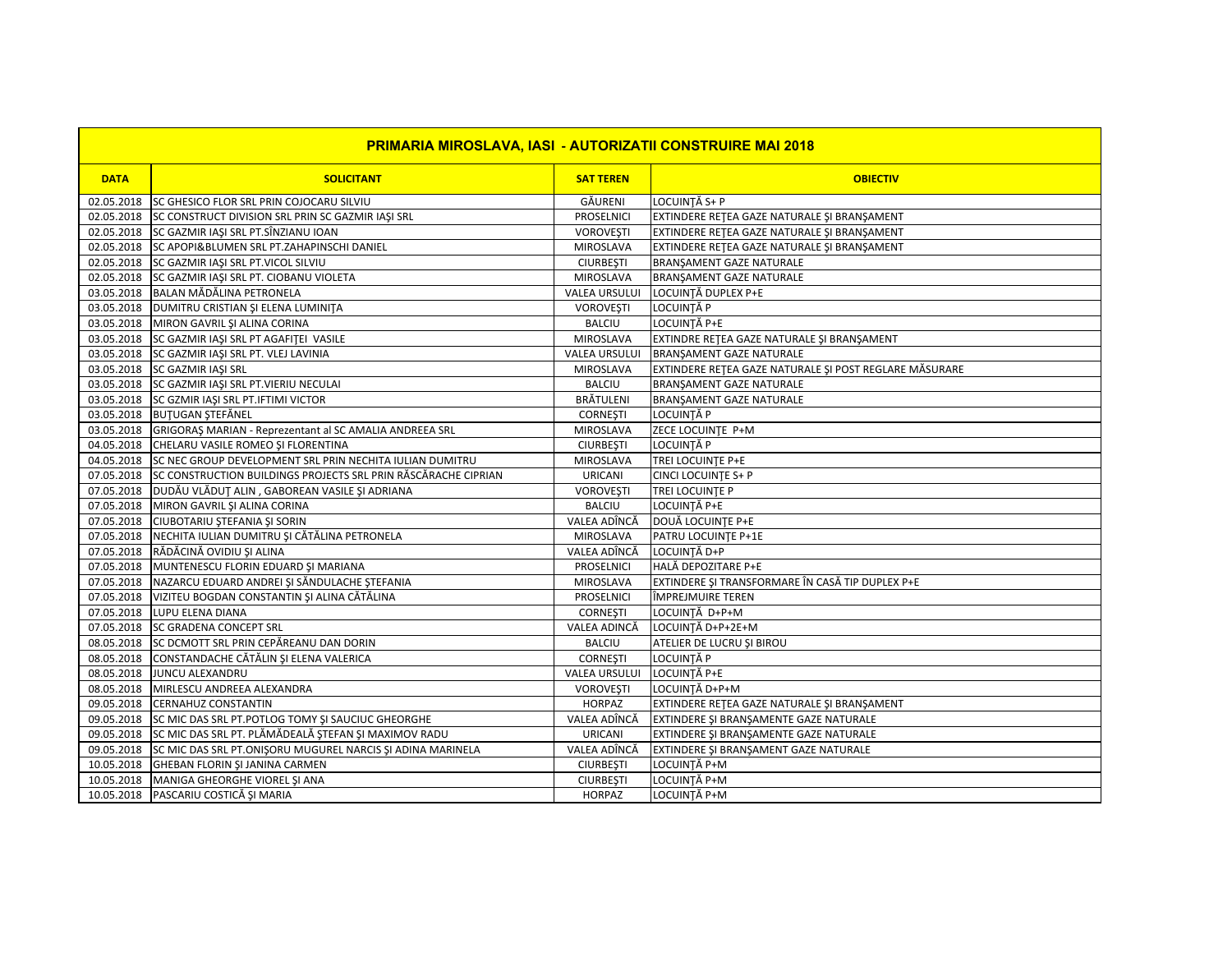|            | 10.05.2018   MAFTEI LUCIAN DANIEL ȘI ALINA MARIA                                | VALEA ADÎNCĂ         | PATRU LOCUINTE COLECTIVE P+2E+M cu subpantă cu spațiu comercial la parterul corpului C4                                 |
|------------|---------------------------------------------------------------------------------|----------------------|-------------------------------------------------------------------------------------------------------------------------|
| 11.05.2018 | <b>SC EUROMAX COMPANY SRL</b>                                                   | MIROSLAVA            | <b>SEVICE AUTO P</b>                                                                                                    |
|            | 11.05.2018 ISAC MARIAN ȘI LILIANA PETRONELA                                     | <b>HORPAZ</b>        | LOCUINȚĂ P                                                                                                              |
| 11.05.2018 | MÎȚĂ VICTOR                                                                     | PROSELNICI           | LOCUINȚĂ P+M                                                                                                            |
| 14.05.2018 | PAROHIA ROMANO CATOLICĂ-FERICITUL ANTON DURCOVICI PRIN PAROH<br>PĂDURARU EDUARD | <b>HORPAZ</b>        | BISERICĂ ȘI CASĂ PAROHIALĂ D+P+E+M                                                                                      |
| 14.05.2018 | RUSU GRAȚIA ELENA                                                               | <b>HORPAZ</b>        | LOCUINTĂ P                                                                                                              |
| 14.05.2018 | <b>SC REAL TRADE SRL</b>                                                        | VALEA ADÎNCĂ         | EXTINDERE RETEA CANALIZARE ȘI RACORDARE IMOBILE                                                                         |
|            | 14.05.2018 MANTALE RALUCA SIMONA ȘI VASILE CODRIN                               | VALEA ADÎNCĂ         | LOCUINTĂ D+P                                                                                                            |
| 14.05.2018 | APETREI EUGEN ȘI MARIA                                                          | <b>VOROVEȘTI</b>     | LOCUINȚĂ P+M                                                                                                            |
| 14.05.2018 | SC GRAL CONSTRUCT SRL                                                           | VALEA ADINCĂ         | LOCUINTE TRIPLEX P+1E                                                                                                   |
|            | 14.05.2018 RAILEANU DOREL                                                       | <b>HORPAZ</b>        | EXTINDERE CONDUCTĂ , BRANȘAMENT GAZE NATURALE                                                                           |
|            | 15.05.2018 ZÂTÂNGĂ ANDREEA ELENA                                                | VALEA ADÎNCĂ         | LOCUINTĂ S+P+E+M                                                                                                        |
|            | 15.05.2018 DOLHĂSCU VASILE MARIAN                                               | VALEA ADÎNCĂ         | LOCUINTĂ P+E și FOISOR                                                                                                  |
| 15.05.2018 | SC ADAMANT CONSTRUCT SRL                                                        | <b>HORPAZ</b>        | PATRU LOCUINȚE P+E ȘI O LOCUINȚĂ DUPLEX P+E                                                                             |
|            | 15.05.2018 CRETU FLORIN RĂZVAN ȘI NATALIA                                       | MIROSLAVA            | LOCUINȚĂ P                                                                                                              |
| 15.05.2018 | <b>IONESCU VLAD</b>                                                             | <b>BALCIU</b>        | DEMOLARE C1                                                                                                             |
| 15.05.2018 | <b>IONESCU VLAD</b>                                                             | <b>BALCIU</b>        | LOCUINȚĂ P                                                                                                              |
| 15.05.2018 | <b>BUNDUC LIDIA</b>                                                             | MIROSLAVA            | LOCUINȚĂ DUPLEX PARTER                                                                                                  |
|            | 15.05.2018 SC ZUPFINESTRE SRL prin ZUPCU IONUT CRISTI                           | BRÄTULENI            | HALĂ PRODUCȚIE ȘI BIROURI ADMINISTRATIVE, ÎMPREJMUIRE                                                                   |
| 15.05.2018 | SC BIOEDENLINE SRL prin BUDEANU CONSTANTIN                                      | <b>VALEA URSULUI</b> | LOCUINȚĂ INDIVIDUALĂ PARTER                                                                                             |
| 16.05.2018 | <b>CHIRIAC ELENA</b>                                                            | <b>VOROVEŞTI</b>     | EXTINDERE ȘI SCHIMBARE DESTINAȚIE ÎN LOCUINȚĂ C2 PARTER                                                                 |
| 16.05.2018 | GAL MAGDALENA ȘI IOSIF                                                          | <b>HORPAZ</b>        | LOCUINTĂ P+M                                                                                                            |
| 16.05.2018 | TURCANU IONUT ȘI GEORGETA                                                       | <b>MIROSLAVA</b>     | INTRARE ÎN LEGALITATE DOUĂ LOCUINTE P                                                                                   |
| 16.05.2018 | <b>CHIRIAC ELENA</b>                                                            | <b>VOROVEȘTI</b>     | DEMOLARE C1                                                                                                             |
| 16.05.2018 | DASCĂLU VALERIU LEONARD ȘI RALUCA LUCIANA                                       | VALEA URSULUI        | LOCUINȚĂ P+M                                                                                                            |
|            | 16.05.2018 MANTU COSTACHE                                                       | <b>VOROVEŞTI</b>     | LOCUINTĂ P+M                                                                                                            |
|            | 16.05.2018 SC GAZMIR IAŞI SRL PT. GAVRIL MARIA                                  | MIROSLAVA            | BRANŞAMENT GAZE NATURALE ŞI PRM                                                                                         |
| 16.05.2018 | SC GAZMIR IAŞI SRL PT. PELIN VERA                                               | PROSELNICI           | EXTINDERE RETEA GAZE NATURALE ȘI BRANȘAMENT                                                                             |
| 16.05.2018 | SC GAZMIR IAȘI SRL PT.COSTAȘ CORALIA ALEXANDRA                                  | VALEA URSULUI        | BRANŞAMENT GAZE NATURALE                                                                                                |
| 16.05.2018 | SC GAZMIR IASI SRL IASI PT.SABAIDUC PETRU                                       | <b>CIURBESTI</b>     | <b>BRANSAMENT GAZE NATURALE</b>                                                                                         |
| 16.05.2018 | <b>SC SUN RESIDENCE SRL</b>                                                     | VALEA ADINCĂ         | LOCUINȚĂ DUPLEX P+1E+M                                                                                                  |
|            | 17.05.2018 FECIORU ROMICĂ ȘI ROXANA                                             | <b>VOROVESTI</b>     | LOCUINTĂ P+M                                                                                                            |
| 17.05.2018 | SC GAZMIR IAŞI SRL PT. IFTIMI IOAN                                              | BRÄTULENI            | BRANŞAMENT GAZE NATURALE ŞI PRM                                                                                         |
|            | 17.05.2018 SC GAZMIR IAŞI SRL                                                   | PROSELNICI           | EXTINDERE RETEA GAZE NATURALE                                                                                           |
| 17.05.2018 | SC GAZMIR IAȘI SRL PT. CIUBOTARU MARIA                                          | GĂURENI              | BRANŞAMENT GAZE NATURALE ŞI PRM                                                                                         |
|            | 17.05.2018 SC GAZMIR IASI SRL                                                   | <b>MIROSLAVA</b>     | <b>EXTINDERE RETEA GAZE NATURALE</b>                                                                                    |
|            | 17.05.2018 ANTONIU IOANA CLAUDIA                                                | <b>CORNESTI</b>      | LOCUINȚĂ P+M                                                                                                            |
|            | 17.05.2018 GLONT NICOLETA DIANA                                                 | <b>CORNESTI</b>      | LOCUINȚĂ P+M                                                                                                            |
| 17.05.2018 | SC GAZMIR IAȘI SRL PT.OLĂRAȘU DOINITA                                           | <b>CIURBEȘTI</b>     | BRANŞAMENT GAZE NATURALE                                                                                                |
|            | 17.05.2018 SC MIROSLAVA INDUSTRIAL PARC SRL                                     | BRÄTULENI            | ALIMENTARE CU ENERGIE ELECTRICĂ A REZIDENȚILOR DIN CADRUL SC MIROSLAVA PARC<br>INDUSTRIAL SRL DIN LOCALITATEA BRĂTULENI |